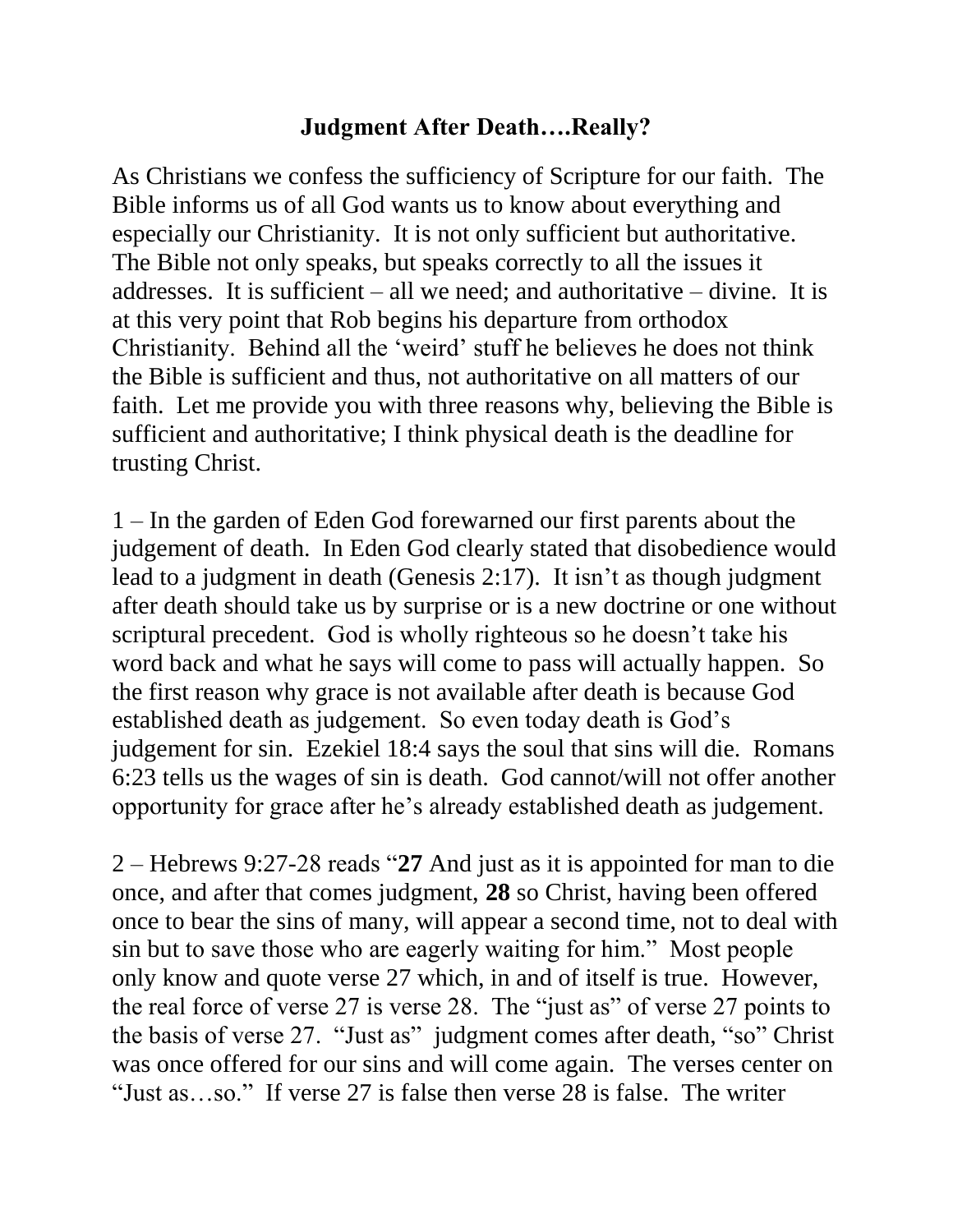certainly believed that Jesus died for our sins and will return. He believed is so much that he linked it to the certainty of judgement after death. If, according to the author, judgement does not occur after death then Jesus did not die for our sins and will not return. But, he was so sure of judgement after death *and* so sure that his readers were familiar with the concept and believed it that he based the Lord's sacrificial death and certain return on the concept of judgement after death. So, unlike Rob, I believe that judgement will occur after death because the Bible author declared it so and more, declared it so as a certainty equal to and possessing the same validity, force and essentiality as a Christian doctrine as the death and return of Christ.

3 – Jesus taught that judgement occurred after death. In the parable of the rich man he said "The poor man died and was carried by the angels to Abraham's side. The rich man also died and was buried, **23** and in Hades, being in torment, he lifted up his eyes and saw Abraham far off and Lazarus at his side" (Luke 16:23-24). Because Jesus is God, omniscient (knowing everything) and truthful, his comments about what happens to people (either saved or unsaved) must be truthful.

We can always 'suppose' about things but at some point we either trust God or think our intelligence can provide us with a knowledge superior to or different from God's. But this is the very thing that got Adam and Even into trouble. They suspected they knew something about life and death that God didn't; for instance, that they wouldn't die if they ate of the fruit. From beginning to end the Bible consistently warns us about creating a worldview separate from or different from God's word. This is what Rob is doing. It isn't anything new. It's as old as the first couple. The Scripture warns, "There is a way that seems right to a man, but its end is the way to death" (Proverbs 14:12). Nonetheless, our fallenness continues to tempt us to disbelief and disobedience. It really comes down to our view of the Bible. Is it a sufficient revelation? Is it an authoritative revelation? For Rob the answer is no. This means he has to look for Christian truth outside of and apart from the Bible. In effect, at that point, anything anybody says could be considered as true.